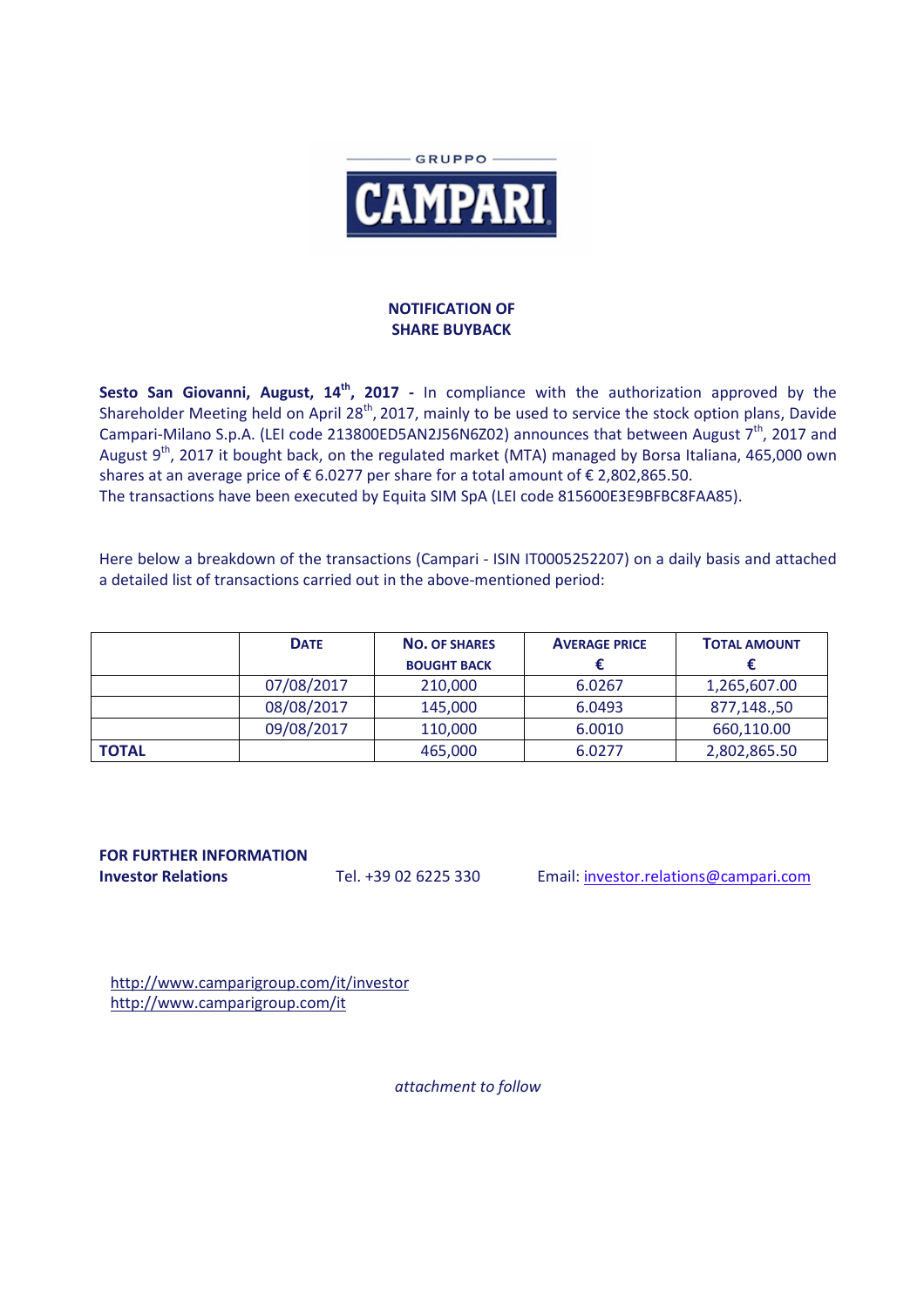| <b>Date</b> | <b>Hour</b> | A/V | <b>Price</b> | <b>No. of shares</b> |
|-------------|-------------|-----|--------------|----------------------|
| 07-aug-17   | 9:03:32 AM  | A   | 6.080        | 1607                 |
| 07-aug-17   | 9:04:24 AM  | A   | 6.080        | 2393                 |
| 07-aug-17   | 9:07:24 AM  | A   | 6.075        | 327                  |
| 07-aug-17   | 9:07:24 AM  | A   | 6.075        | 1480                 |
| 07-aug-17   | 9:07:24 AM  | A   | 6.075        | 800                  |
| 07-aug-17   | 9:07:24 AM  | A   | 6.075        | 393                  |
| 07-aug-17   | 9:09:29 AM  | A   | 6.070        | 1500                 |
| 07-aug-17   | 9:09:29 AM  | A   | 6.070        | 706                  |
| 07-aug-17   | 9:09:29 AM  | A   | 6.070        | 1103                 |
| 07-aug-17   | 9:09:29 AM  | A   | 6.070        | 1003                 |
| 07-aug-17   | 9:09:29 AM  | A   | 6.070        | 688                  |
| 07-aug-17   | 9:09:41 AM  | A   | 6.065        | 4304                 |
| 07-aug-17   | 9:09:41 AM  | A   | 6.065        | 611                  |
| 07-aug-17   | 9:09:41 AM  | A   | 6.065        | 85                   |
| 07-aug-17   | 9:21:39 AM  | A   | 6.060        | 4000                 |
| 07-aug-17   | 9:23:28 AM  | A   | 6.060        | 1824                 |
| 07-aug-17   | 9:23:28 AM  | A   | 6.060        | 2737                 |
| 07-aug-17   | 9:23:28 AM  | A   | 6.060        | 1369                 |
| 07-aug-17   | 9:23:28 AM  | A   | 6.060        | 1070                 |
| 07-aug-17   | 9:25:34 AM  | A   | 6.050        | 5000                 |
| 07-aug-17   | 9:27:58 AM  | A   | 6.030        | 2673                 |
| 07-aug-17   | 9:27:58 AM  | A   | 6.030        | 4327                 |
| 07-aug-17   | 9:37:30 AM  | A   | 6.005        | 7000                 |
| 07-aug-17   | 9:55:00 AM  | A   | 6.035        | 1303                 |
| 07-aug-17   | 9:55:00 AM  | A   | 6.035        | 828                  |
| 07-aug-17   | 9:55:00 AM  | A   | 6.035        | 173                  |
| 07-aug-17   | 9:55:00 AM  | A   | 6.035        | 1865                 |
| 07-aug-17   | 9:55:00 AM  | A   | 6.035        | 30                   |
| 07-aug-17   | 9:55:00 AM  | A   | 6.035        | 828                  |
| 07-aug-17   | 9:55:00 AM  | A   | 6.035        | 573                  |
| 07-aug-17   | 9:55:00 AM  | A   | 6.035        | 400                  |
| 07-aug-17   | 9:55:01 AM  | A   | 6.030        | 400                  |
| 07-aug-17   | 9:55:04 AM  | A   | 6.035        | 552                  |
| 07-aug-17   | 9:55:04 AM  | A   | 6.035        | 548                  |
| 07-aug-17   | 9:55:04 AM  | A   | 6.035        | 2286                 |
| 07-aug-17   | 9:55:04 AM  | A   | 6.035        | 1600                 |
| 07-aug-17   | 9:55:04 AM  | A   | 6.035        | 14                   |
| 07-aug-17   | 9:55:33 AM  | A   | 6.030        | 6031                 |
| 07-aug-17   | 9:55:33 AM  | A   | 6.030        | 569                  |
| 07-aug-17   | 10:01:50 AM | A   | 6.015        | 8000                 |
| 07-aug-17   | 10:04:16 AM | A   | 6.000        | 462                  |
| 07-aug-17   | 10:04:50 AM | A   | 6.000        | 33                   |
| 07-aug-17   | 10:10:26 AM | A   | 6.000        | 2505                 |
| 07-aug-17   | 10:21:15 AM | A   | 6.025        | 262                  |
| 07-aug-17   | 10:21:15 AM | A   | 6.025        | 1998                 |
| 07-aug-17   | 10:21:15 AM | A   | 6.025        | 495                  |
| 07-aug-17   | 10:21:15 AM | A   | 6.025        | 1600                 |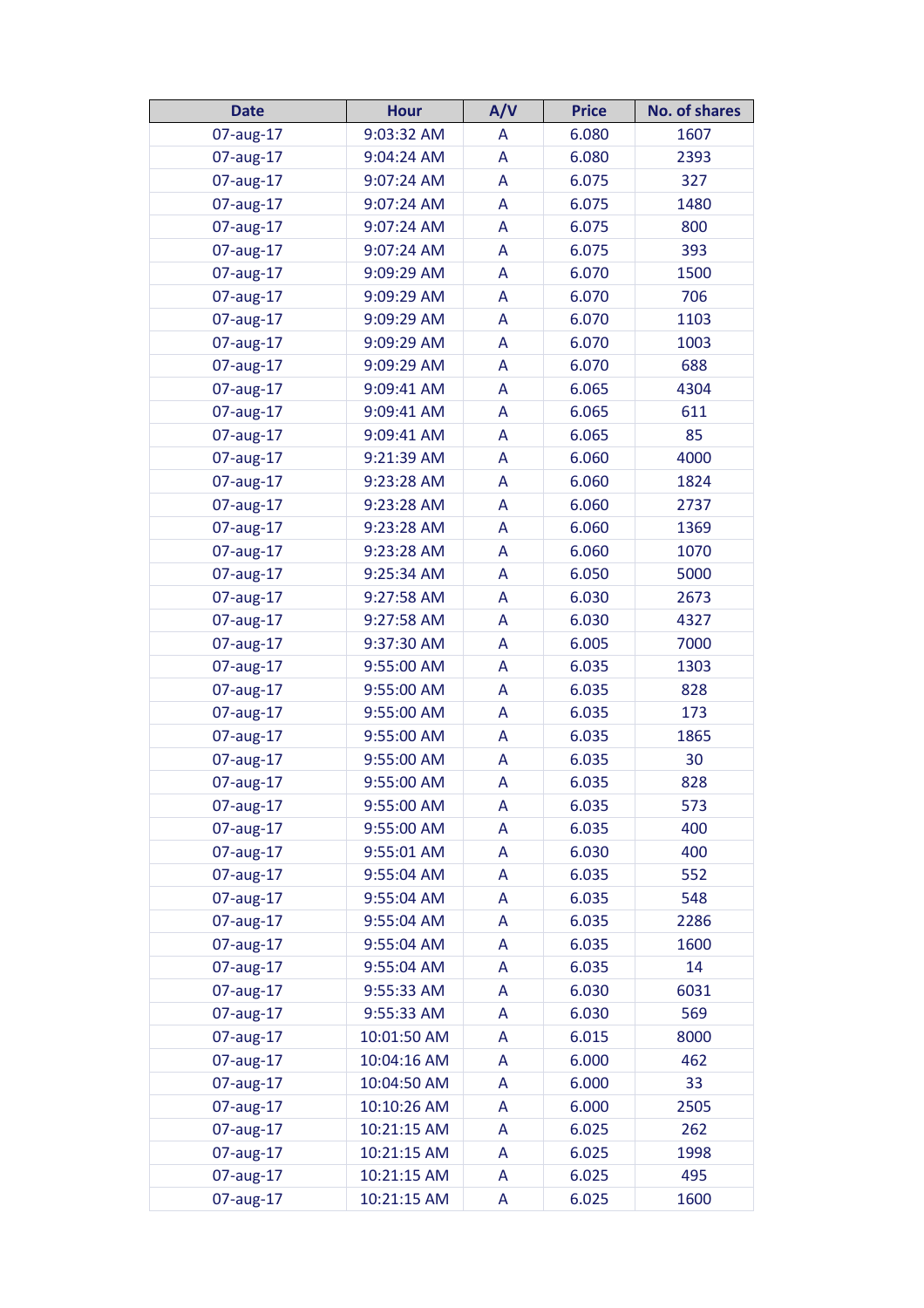| 07-aug-17 | 10:21:15 AM | A | 6.025 | 645  |
|-----------|-------------|---|-------|------|
| 07-aug-17 | 10:21:21 AM | A | 6.025 | 3902 |
| 07-aug-17 | 10:21:21 AM | A | 6.025 | 1600 |
| 07-aug-17 | 10:21:21 AM | A | 6.025 | 228  |
| 07-aug-17 | 10:21:34 AM | A | 6.025 | 3270 |
| 07-aug-17 | 10:25:26 AM | A | 6.020 | 5000 |
| 07-aug-17 | 10:30:09 AM | A | 6.015 | 5000 |
| 07-aug-17 | 10:30:17 AM | A | 6.015 | 2000 |
| 07-aug-17 | 11:12:17 AM | A | 6.000 | 2844 |
| 07-aug-17 | 11:12:17 AM | A | 6.000 | 1111 |
| 07-aug-17 | 11:12:17 AM | A | 6.000 | 16   |
| 07-aug-17 | 11:12:17 AM | A | 6.000 | 316  |
| 07-aug-17 | 11:12:17 AM | A | 6.000 | 1065 |
| 07-aug-17 | 11:12:17 AM | A | 6.000 | 566  |
| 07-aug-17 | 11:12:17 AM | A | 6.000 | 226  |
|           | 11:12:17 AM | A | 6.000 | 822  |
| 07-aug-17 |             |   |       | 1034 |
| 07-aug-17 | 11:12:17 AM | A | 6.000 |      |
| 07-aug-17 | 11:12:25 AM | A | 6.000 | 94   |
| 07-aug-17 | 11:12:25 AM | A | 6.000 | 2019 |
| 07-aug-17 | 11:12:25 AM | A | 6.000 | 1600 |
| 07-aug-17 | 11:12:25 AM | A | 6.000 | 4000 |
| 07-aug-17 | 11:12:25 AM | A | 6.000 | 287  |
| 07-aug-17 | 11:12:30 AM | A | 6.000 | 16   |
| 07-aug-17 | 11:12:30 AM | A | 6.000 | 262  |
| 07-aug-17 | 11:12:30 AM | A | 6.000 | 243  |
| 07-aug-17 | 11:12:30 AM | A | 6.000 | 493  |
| 07-aug-17 | 11:12:30 AM | A | 6.000 | 484  |
| 07-aug-17 | 11:12:30 AM | A | 6.000 | 1200 |
| 07-aug-17 | 11:12:30 AM | A | 6.000 | 547  |
| 07-aug-17 | 11:13:10 AM | A | 6.000 | 100  |
| 07-aug-17 | 11:14:24 AM | A | 6.000 | 3655 |
| 07-aug-17 | 11:20:39 AM | A | 5.985 | 7000 |
| 07-aug-17 | 11:38:41 AM | A | 5.985 | 36   |
| 07-aug-17 | 11:38:41 AM | A | 5.985 | 42   |
| 07-aug-17 | 11:38:41 AM | A | 5.985 | 815  |
| 07-aug-17 | 11:38:41 AM | A | 5.985 | 524  |
| 07-aug-17 | 11:38:41 AM | A | 5.985 | 600  |
| 07-aug-17 | 11:38:41 AM | A | 5.985 | 1600 |
| 07-aug-17 | 11:38:41 AM | A | 5.985 | 1044 |
| 07-aug-17 | 11:38:41 AM | A | 5.985 | 1600 |
| 07-aug-17 | 11:38:41 AM | A | 5.985 | 723  |
| 07-aug-17 | 11:38:41 AM | A | 5.985 | 16   |
| 07-aug-17 | 11:54:44 AM | A | 6.000 | 1166 |
| 07-aug-17 | 11:54:44 AM | A | 6.000 | 853  |
| 07-aug-17 | 11:54:44 AM | A | 6.000 | 1274 |
| 07-aug-17 | 11:54:44 AM | A | 6.000 | 854  |
| 07-aug-17 | 11:54:44 AM | A | 6.000 | 853  |
| 07-aug-17 | 11:55:05 AM | A | 6.000 | 5000 |
|           |             |   |       |      |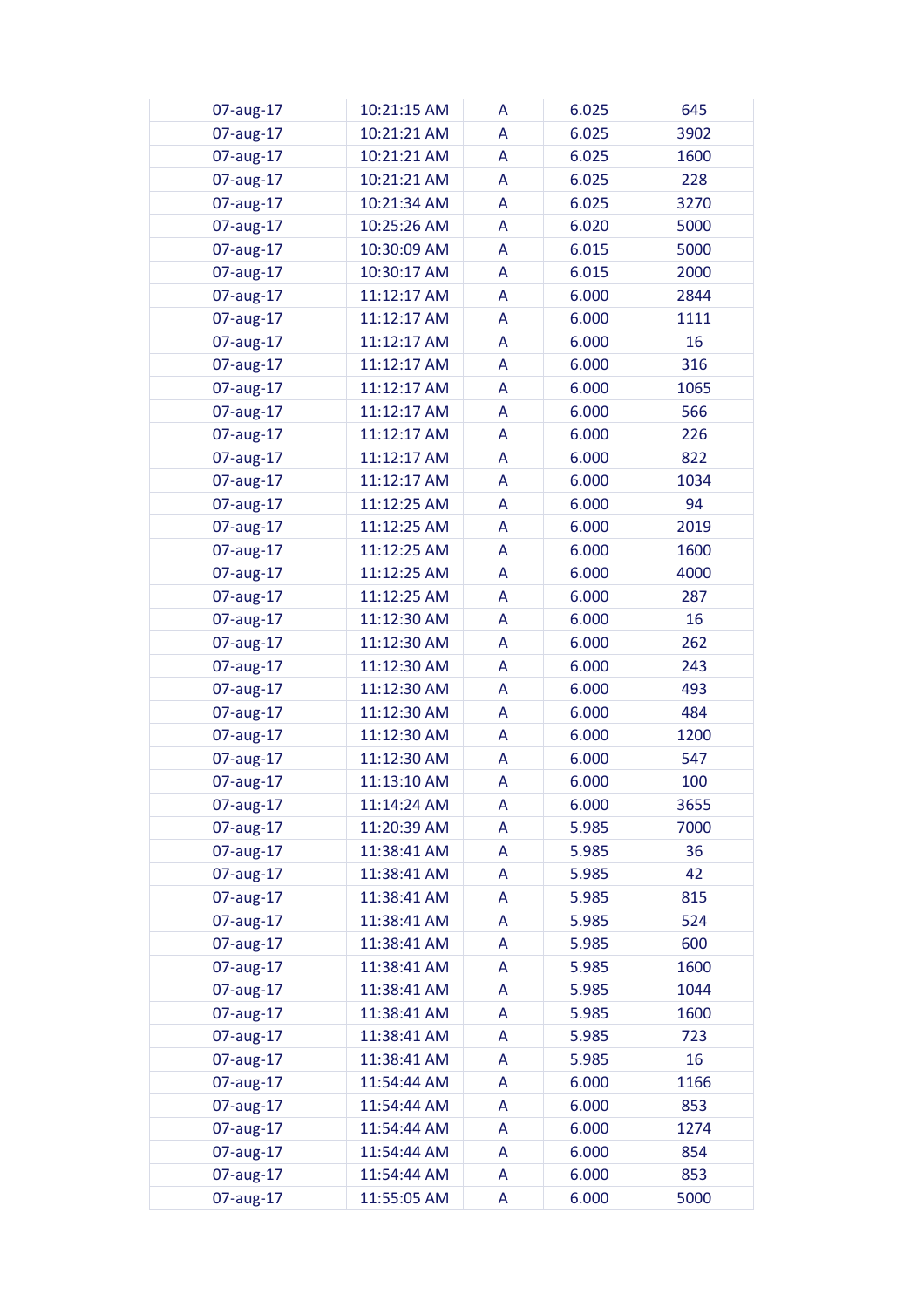| 07-aug-17 | 12:06:39 PM | A | 6.000 | 624  |
|-----------|-------------|---|-------|------|
| 07-aug-17 | 12:06:39 PM | A | 6.000 | 16   |
| 07-aug-17 | 12:06:39 PM | A | 6.000 | 488  |
| 07-aug-17 | 12:06:39 PM | A | 6.000 | 763  |
| 07-aug-17 | 12:22:07 PM | A | 6.000 | 10   |
| 07-aug-17 | 12:22:07 PM | A | 6.000 | 3743 |
| 07-aug-17 | 12:22:07 PM | A | 6.000 | 2356 |
| 07-aug-17 | 12:37:53 PM | A | 6.005 | 1012 |
| 07-aug-17 | 12:38:21 PM | A | 6.005 | 2200 |
| 07-aug-17 | 1:06:05 PM  | A | 6.010 | 853  |
| 07-aug-17 | 1:06:05 PM  | A | 6.010 | 2921 |
| 07-aug-17 | 1:06:05 PM  | A | 6.010 | 784  |
| 07-aug-17 | 1:06:05 PM  | A | 6.010 | 194  |
| 07-aug-17 | 1:06:05 PM  | A | 6.010 | 248  |
| 07-aug-17 | 2:02:44 PM  | A | 6.020 | 4107 |
| 07-aug-17 | 2:02:44 PM  | A | 6.020 | 488  |
|           | 2:02:44 PM  | A | 6.020 | 455  |
| 07-aug-17 | 2:02:44 PM  |   |       |      |
| 07-aug-17 |             | A | 6.020 | 499  |
| 07-aug-17 | 2:02:44 PM  | A | 6.020 | 2421 |
| 07-aug-17 | 2:02:44 PM  | A | 6.020 | 2059 |
| 07-aug-17 | 2:02:44 PM  | A | 6.020 | 971  |
| 07-aug-17 | 3:37:59 PM  | A | 6.050 | 4788 |
| 07-aug-17 | 3:47:08 PM  | A | 6.050 | 3000 |
| 07-aug-17 | 3:53:01 PM  | A | 6.050 | 1000 |
| 07-aug-17 | 3:56:01 PM  | A | 6.050 | 6000 |
| 07-aug-17 | 4:08:53 PM  | A | 6.060 | 3474 |
| 07-aug-17 | 4:09:28 PM  | A | 6.060 | 5526 |
| 07-aug-17 | 4:33:50 PM  | A | 6.060 | 500  |
| 07-aug-17 | 4:33:50 PM  | A | 6.060 | 737  |
| 07-aug-17 | 4:33:50 PM  | A | 6.060 | 16   |
| 07-aug-17 | 4:33:50 PM  | A | 6.060 | 1196 |
| 07-aug-17 | 4:33:50 PM  | A | 6.060 | 1067 |
| 07-aug-17 | 4:33:50 PM  | A | 6.060 | 1000 |
| 07-aug-17 | 4:34:02 PM  | A | 6.060 | 1120 |
| 07-aug-17 | 4:34:02 PM  | A | 6.060 | 918  |
| 07-aug-17 | 4:34:02 PM  | A | 6.060 | 1000 |
| 07-aug-17 | 4:34:02 PM  | A | 6.060 | 209  |
| 07-aug-17 | 4:34:02 PM  | A | 6.060 | 209  |
| 07-aug-17 | 4:34:02 PM  | A | 6.060 | 858  |
| 07-aug-17 | 4:34:02 PM  | A | 6.060 | 250  |
| 07-aug-17 | 4:34:02 PM  | A | 6.060 | 920  |
| 08-aug-17 | 9:16:36 AM  | A | 6.030 | 1144 |
| 08-aug-17 | 9:16:36 AM  | A | 6.030 | 996  |
| 08-aug-17 | 9:16:36 AM  | A | 6.030 | 2575 |
| 08-aug-17 | 9:16:36 AM  | A | 6.030 | 285  |
| 08-aug-17 | 9:22:09 AM  | A | 6.035 | 885  |
| 08-aug-17 | 9:22:09 AM  | A | 6.035 | 1483 |
| 08-aug-17 | 9:22:09 AM  | A | 6.035 | 586  |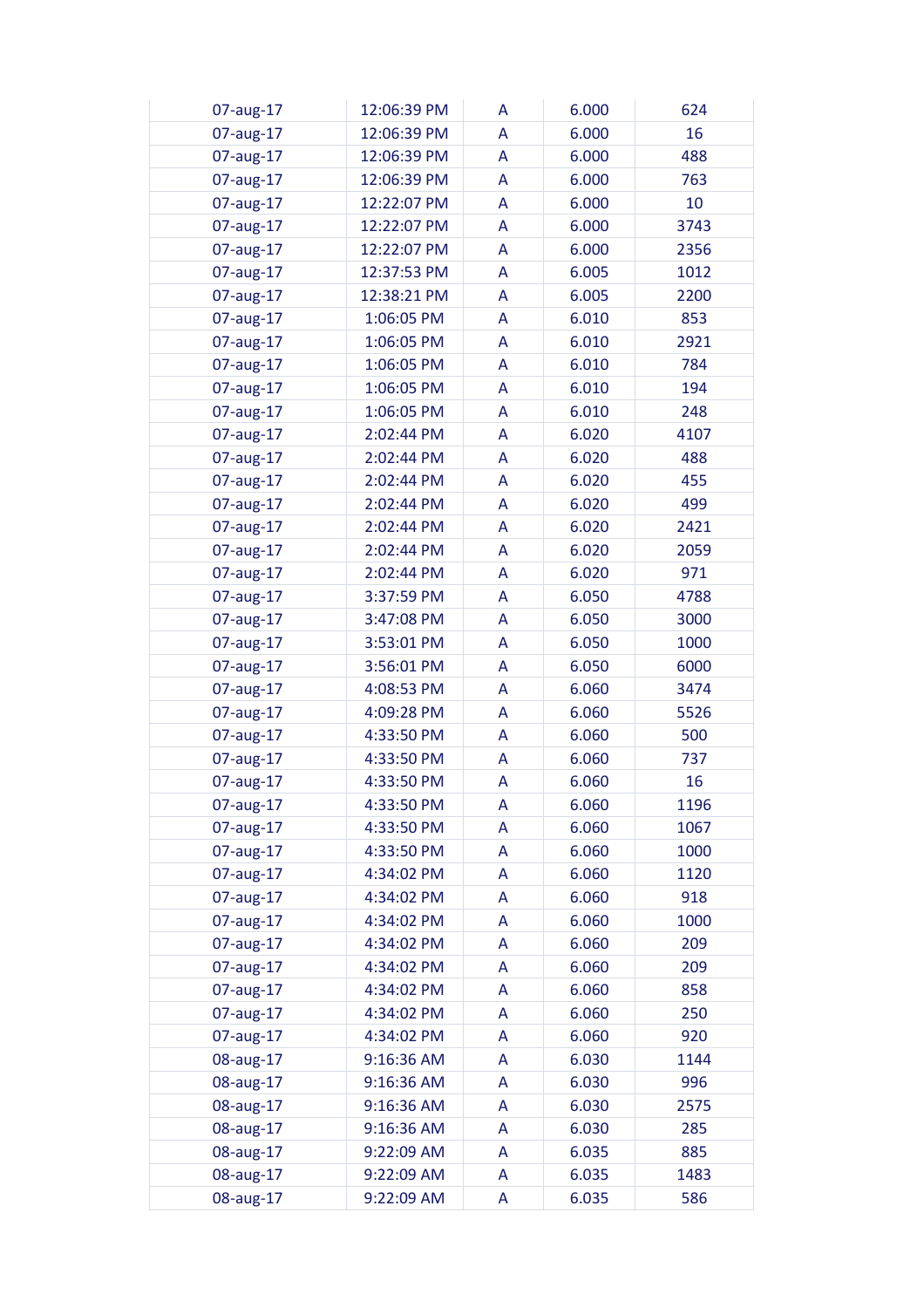| 08-aug-17 | 9:22:09 AM  | A | 6.035 | 720  |
|-----------|-------------|---|-------|------|
| 08-aug-17 | 9:22:09 AM  | A | 6.035 | 280  |
| 08-aug-17 | 9:22:09 AM  | A | 6.035 | 666  |
| 08-aug-17 | 9:22:09 AM  | A | 6.035 | 380  |
| 08-aug-17 | 9:31:41 AM  | A | 6.055 | 251  |
| 08-aug-17 | 9:32:33 AM  | A | 6.055 | 2546 |
| 08-aug-17 | 9:32:33 AM  | A | 6.055 | 2203 |
| 08-aug-17 | 10:31:28 AM | A | 6.035 | 5000 |
| 08-aug-17 | 12:23:12 PM | A | 6.065 | 3626 |
| 08-aug-17 | 12:23:12 PM | A | 6.065 | 518  |
| 08-aug-17 | 12:23:12 PM | A | 6.065 | 16   |
| 08-aug-17 | 12:26:53 PM | A | 6.065 | 3840 |
| 08-aug-17 | 12:33:49 PM | A | 6.065 | 114  |
| 08-aug-17 | 12:44:50 PM | A | 6.065 | 2042 |
| 08-aug-17 | 12:44:50 PM | A | 6.065 | 3996 |
|           | 12:44:50 PM | A | 6.065 | 1848 |
| 08-aug-17 |             |   |       |      |
| 08-aug-17 | 1:19:51 PM  | A | 6.050 | 3972 |
| 08-aug-17 | 1:19:51 PM  | A | 6.050 | 4028 |
| 08-aug-17 | 1:20:37 PM  | A | 6.050 | 447  |
| 08-aug-17 | 1:20:37 PM  | A | 6.050 | 72   |
| 08-aug-17 | 1:20:37 PM  | A | 6.050 | 538  |
| 08-aug-17 | 1:20:37 PM  | A | 6.050 | 1701 |
| 08-aug-17 | 1:20:37 PM  | A | 6.050 | 1210 |
| 08-aug-17 | 1:20:37 PM  | A | 6.050 | 2070 |
| 08-aug-17 | 1:20:37 PM  | A | 6.050 | 80   |
| 08-aug-17 | 1:20:37 PM  | A | 6.050 | 149  |
| 08-aug-17 | 1:20:37 PM  | A | 6.050 | 35   |
| 08-aug-17 | 1:20:37 PM  | A | 6.050 | 16   |
| 08-aug-17 | 1:20:37 PM  | A | 6.050 | 149  |
| 08-aug-17 | 1:20:37 PM  | A | 6.050 | 3162 |
| 08-aug-17 | 1:20:37 PM  | A | 6.050 | 222  |
| 08-aug-17 | 1:20:37 PM  | A | 6.050 | 149  |
| 08-aug-17 | 1:23:28 PM  | A | 6.050 | 690  |
| 08-aug-17 | 1:25:52 PM  | A | 6.050 | 1251 |
| 08-aug-17 | 1:25:52 PM  | A | 6.050 | 1152 |
| 08-aug-17 | 1:25:52 PM  | A | 6.050 | 560  |
| 08-aug-17 | 1:25:52 PM  | A | 6.050 | 560  |
| 08-aug-17 | 1:25:52 PM  | A | 6.050 | 800  |
| 08-aug-17 | 1:25:52 PM  | A | 6.050 | 800  |
| 08-aug-17 | 1:25:52 PM  | A | 6.050 | 640  |
| 08-aug-17 | 1:25:52 PM  | A | 6.050 | 1547 |
| 08-aug-17 | 1:36:27 PM  | A | 6.045 | 973  |
| 08-aug-17 | 1:36:27 PM  | A | 6.045 | 2468 |
| 08-aug-17 | 1:36:27 PM  | A | 6.045 | 1559 |
| 08-aug-17 | 1:47:23 PM  | A | 6.045 | 5432 |
| 08-aug-17 | 1:47:23 PM  | A | 6.045 | 275  |
| 08-aug-17 | 1:47:23 PM  | A | 6.045 | 1547 |
| 08-aug-17 | 1:47:23 PM  | A | 6.045 | 746  |
|           |             |   |       |      |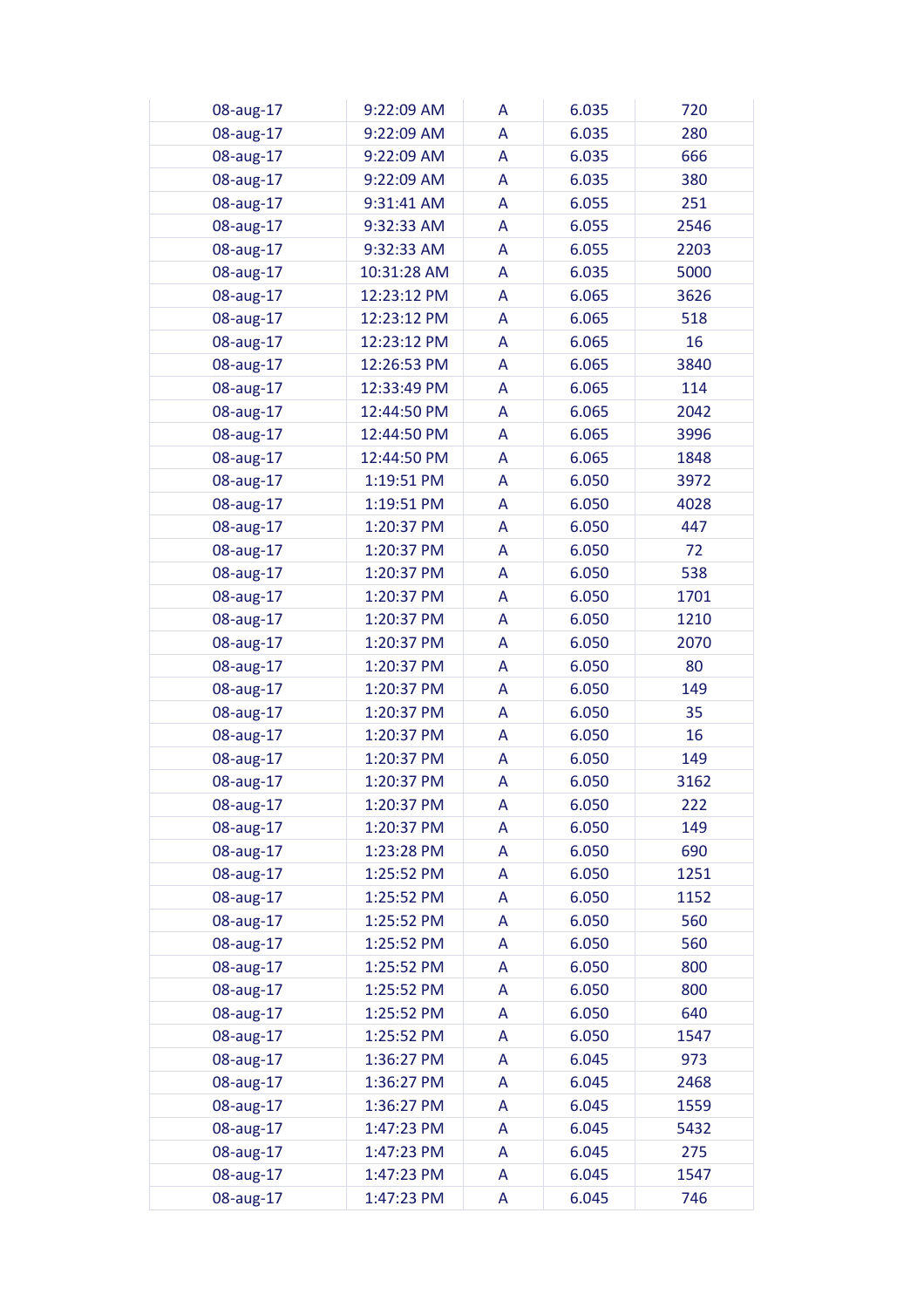| 08-aug-17 | 1:59:19 PM | A | 6.040 | 259  |
|-----------|------------|---|-------|------|
| 08-aug-17 | 2:04:45 PM | A | 6.040 | 200  |
| 08-aug-17 | 2:05:50 PM | A | 6.040 | 2500 |
| 08-aug-17 | 2:12:22 PM | A | 6.045 | 1994 |
| 08-aug-17 | 2:13:32 PM | A | 6.045 | 560  |
| 08-aug-17 | 2:13:32 PM | A | 6.045 | 454  |
| 08-aug-17 | 2:13:32 PM | A | 6.045 | 3500 |
| 08-aug-17 | 2:13:32 PM | A | 6.045 | 164  |
| 08-aug-17 | 2:13:32 PM | A | 6.045 | 328  |
| 08-aug-17 | 2:21:50 PM | A | 6.040 | 2500 |
| 08-aug-17 | 2:21:54 PM | A | 6.040 | 200  |
| 08-aug-17 | 2:33:20 PM | A | 6.040 | 200  |
| 08-aug-17 | 2:36:28 PM | A | 6.045 | 975  |
| 08-aug-17 | 2:39:03 PM | A | 6.045 | 200  |
| 08-aug-17 | 2:42:32 PM | A | 6.045 | 1000 |
|           | 2:43:00 PM | A | 6.045 | 2500 |
| 08-aug-17 |            |   |       |      |
| 08-aug-17 | 2:44:46 PM | A | 6.045 | 200  |
| 08-aug-17 | 2:45:15 PM | A | 6.045 | 939  |
| 08-aug-17 | 2:45:15 PM | A | 6.045 | 2186 |
| 08-aug-17 | 2:49:31 PM | A | 6.045 | 1529 |
| 08-aug-17 | 2:50:29 PM | A | 6.045 | 200  |
| 08-aug-17 | 2:56:04 PM | A | 6.055 | 438  |
| 08-aug-17 | 2:56:04 PM | A | 6.055 | 709  |
| 08-aug-17 | 2:56:04 PM | A | 6.055 | 1200 |
| 08-aug-17 | 2:56:04 PM | A | 6.055 | 3466 |
| 08-aug-17 | 2:56:04 PM | A | 6.055 | 400  |
| 08-aug-17 | 2:56:04 PM | A | 6.055 | 399  |
| 08-aug-17 | 2:56:04 PM | A | 6.055 | 388  |
| 08-aug-17 | 3:02:34 PM | A | 6.050 | 2157 |
| 08-aug-17 | 3:36:14 PM | A | 6.050 | 200  |
| 08-aug-17 | 3:57:22 PM | A | 6.060 | 1530 |
| 08-aug-17 | 3:58:06 PM | A | 6.060 | 5097 |
| 08-aug-17 | 3:58:06 PM | A | 6.060 | 1873 |
| 08-aug-17 | 4:03:54 PM | A | 6.050 | 2500 |
| 08-aug-17 | 4:04:50 PM | A | 6.050 | 200  |
| 08-aug-17 | 4:10:25 PM | A | 6.050 | 1943 |
| 08-aug-17 | 4:15:30 PM | A | 6.050 | 1616 |
| 08-aug-17 | 4:15:30 PM | A | 6.050 | 6384 |
| 08-aug-17 | 4:15:35 PM | A | 6.045 | 6271 |
| 08-aug-17 | 4:16:16 PM | A | 6.040 | 200  |
| 08-aug-17 | 4:36:26 PM | A | 6.050 | 890  |
| 08-aug-17 | 4:36:38 PM | A | 6.050 | 59   |
| 08-aug-17 | 4:36:57 PM | A | 6.050 | 992  |
| 08-aug-17 | 4:37:39 PM | A | 6.050 | 315  |
| 08-aug-17 | 4:37:39 PM | A | 6.050 | 2192 |
| 08-aug-17 | 4:37:39 PM | A | 6.050 | 488  |
| 08-aug-17 | 4:37:39 PM | A | 6.050 | 505  |
| 08-aug-17 | 5:11:44 PM | A | 6.045 | 1972 |
|           |            |   |       |      |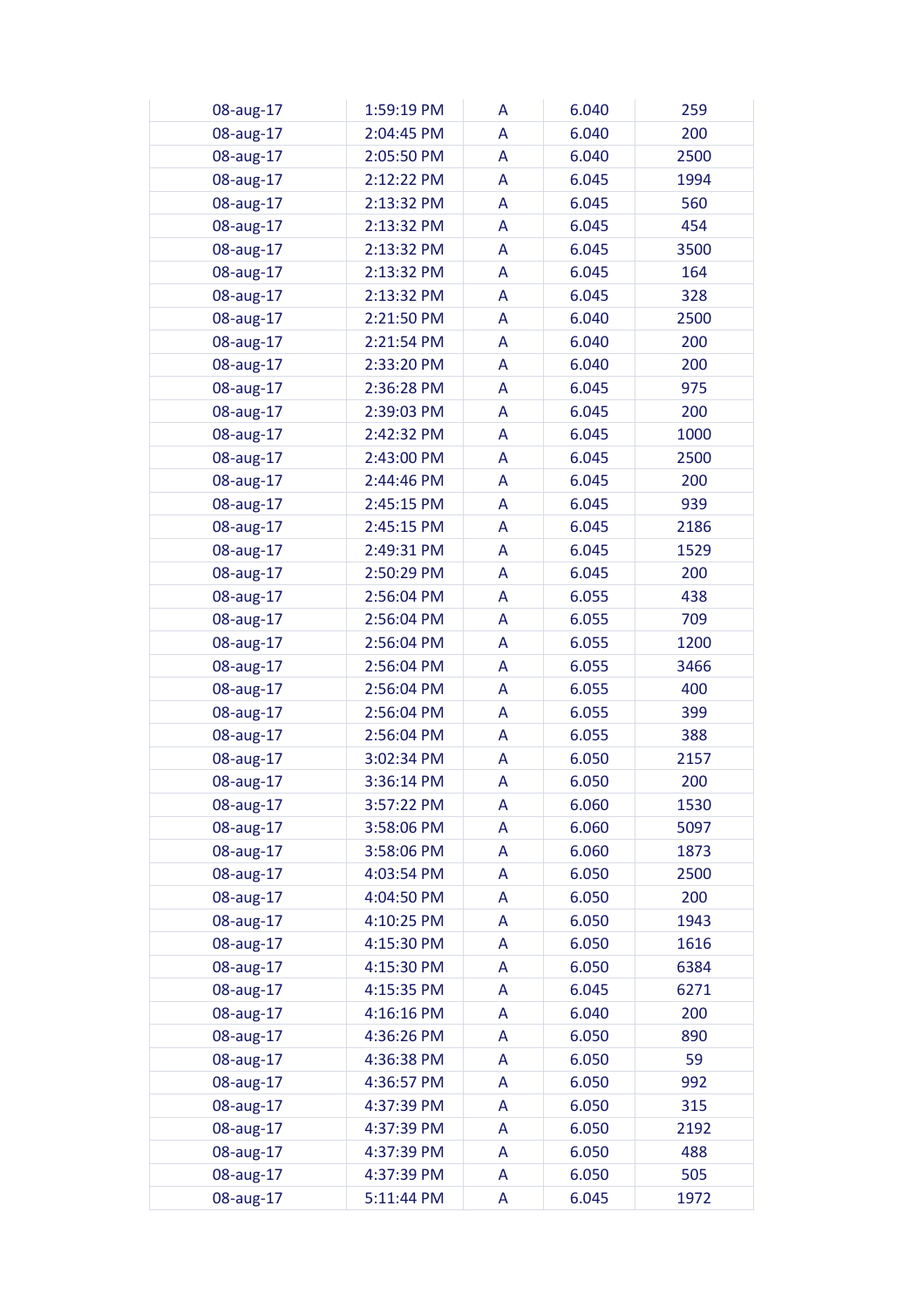| 08-aug-17 | 5:17:15 PM  | A | 6.055 | 885  |
|-----------|-------------|---|-------|------|
| 08-aug-17 | 5:17:15 PM  | A | 6.055 | 2143 |
| 09-aug-17 | 9:37:32 AM  | A | 6.020 | 5000 |
| 09-aug-17 | 9:37:33 AM  | A | 6.015 | 3176 |
| 09-aug-17 | 9:40:10 AM  | A | 6.015 | 1824 |
| 09-aug-17 | 10:02:37 AM | A | 6.020 | 911  |
| 09-aug-17 | 10:02:37 AM | A | 6.020 | 1853 |
| 09-aug-17 | 10:02:37 AM | A | 6.020 | 1947 |
| 09-aug-17 | 10:02:37 AM | A | 6.020 | 289  |
| 09-aug-17 | 10:07:28 AM | A | 6.015 | 363  |
| 09-aug-17 | 10:07:28 AM | A | 6.015 | 1000 |
| 09-aug-17 | 10:07:28 AM | A | 6.015 | 1097 |
| 09-aug-17 | 10:07:28 AM | A | 6.015 | 688  |
| 09-aug-17 | 10:07:28 AM | A | 6.015 | 1852 |
| 09-aug-17 | 10:07:30 AM | A | 6.010 | 1400 |
|           | 10:07:51 AM | A | 6.010 | 341  |
| 09-aug-17 |             |   |       |      |
| 09-aug-17 | 10:07:51 AM | A | 6.010 | 1400 |
| 09-aug-17 | 10:07:51 AM | A | 6.010 | 2137 |
| 09-aug-17 | 10:07:51 AM | A | 6.010 | 1000 |
| 09-aug-17 | 10:07:51 AM | A | 6.010 | 80   |
| 09-aug-17 | 10:07:51 AM | A | 6.010 | 642  |
| 09-aug-17 | 10:07:51 AM | A | 6.010 | 500  |
| 09-aug-17 | 10:07:51 AM | A | 6.010 | 500  |
| 09-aug-17 | 11:02:22 AM | A | 6.010 | 7000 |
| 09-aug-17 | 11:25:14 AM | A | 6.005 | 697  |
| 09-aug-17 | 11:25:14 AM | A | 6.005 | 500  |
| 09-aug-17 | 11:25:14 AM | A | 6.005 | 750  |
| 09-aug-17 | 11:25:14 AM | A | 6.005 | 3053 |
| 09-aug-17 | 11:54:33 AM | A | 5.985 | 2801 |
| 09-aug-17 | 11:54:33 AM | A | 5.985 | 2199 |
| 09-aug-17 | 12:13:07 PM | A | 5.995 | 289  |
| 09-aug-17 | 12:44:57 PM | A | 5.995 | 784  |
| 09-aug-17 | 1:10:33 PM  | A | 6.015 | 750  |
| 09-aug-17 | 1:10:33 PM  | A | 6.015 | 672  |
| 09-aug-17 | 1:10:33 PM  | A | 6.015 | 1200 |
| 09-aug-17 | 1:10:33 PM  | A | 6.015 | 506  |
| 09-aug-17 | 1:10:33 PM  | A | 6.015 | 1572 |
| 09-aug-17 | 1:10:33 PM  | A | 6.015 | 750  |
| 09-aug-17 | 1:10:33 PM  | A | 6.015 | 750  |
| 09-aug-17 | 1:10:33 PM  | A | 6.015 | 750  |
| 09-aug-17 | 1:10:33 PM  | A | 6.015 | 150  |
| 09-aug-17 | 1:10:33 PM  | A | 6.015 | 400  |
| 09-aug-17 | 1:35:28 PM  | A | 5.995 | 5718 |
| 09-aug-17 | 1:35:28 PM  | A | 5.995 | 1209 |
| 09-aug-17 | 1:48:11 PM  | A | 5.995 | 700  |
| 09-aug-17 | 1:48:11 PM  | A | 5.995 | 1200 |
| 09-aug-17 | 1:48:11 PM  | A | 5.995 | 41   |
| 09-aug-17 | 1:48:11 PM  | A | 5.995 | 324  |
|           |             |   |       |      |